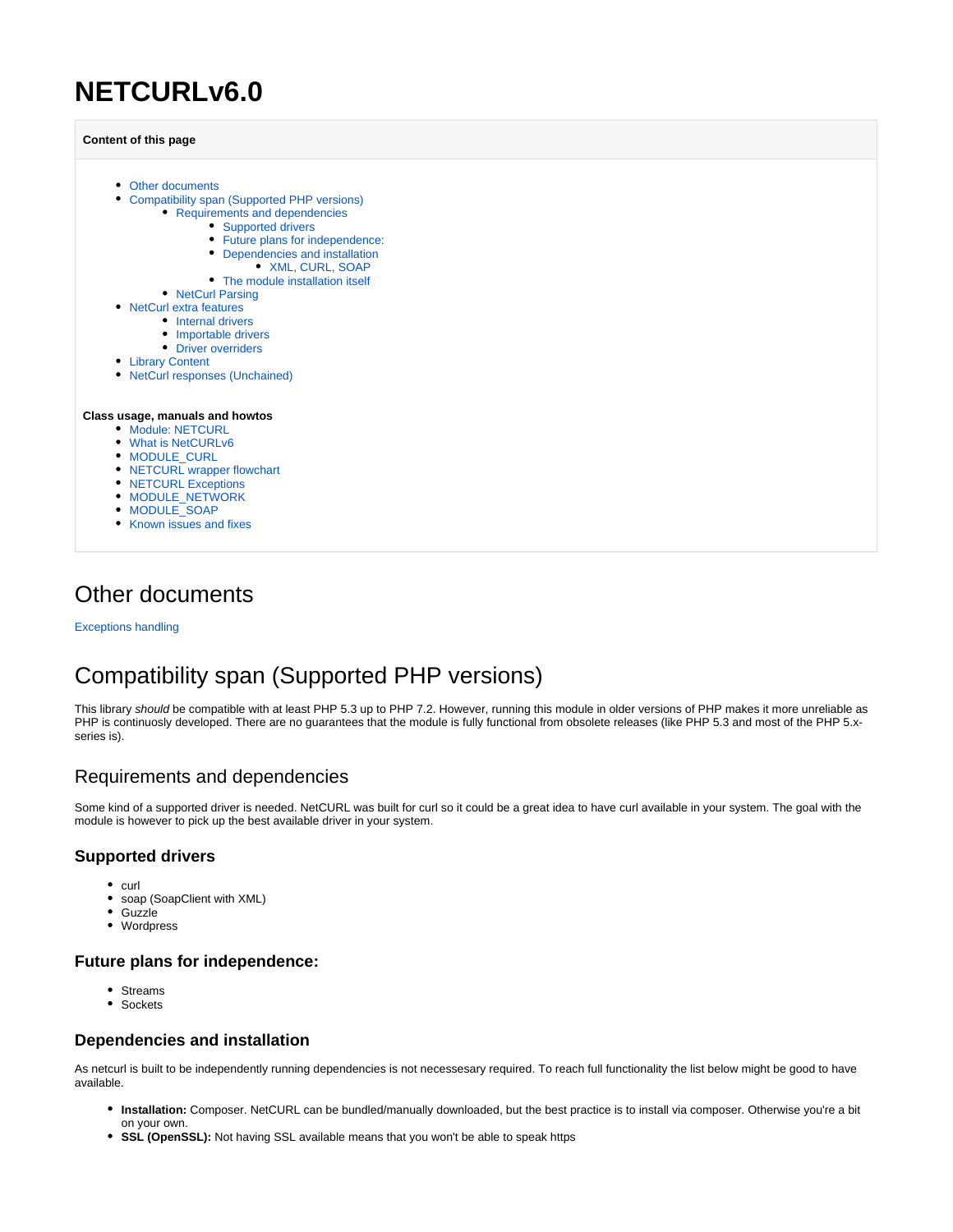**SOAP:** To make use of the SOAP components in NetCurl, **XML** libraries and **SoapClient** needs to be there. SoapClient uses Streams to fetch wsdl.

#### <span id="page-1-0"></span>**XML, CURL, SOAP**

In apt-based systems, extra libraries can be installed with commands such as:

```
apt-get install php-curl php-xml php-soap
```
#### <span id="page-1-1"></span>**The module installation itself**

This is the recommended way (and only officially supported) of installing the package.

```
1. Get composer.
```

```
2. Run composer:
```

```
composer require tornevall/tornelib-php-netcurl
```
Composer also adds the [crypto module](https://packagist.org/packages/tornevall/tornelib-php-crypto) during the installation. API-docs can be [found here,](https://developer.tornevall.net/apigen/tornelib-php/crypto/class-TorneLIB.TorneLIB_Crypto.html) as this site is not yet updated with this.

### <span id="page-1-2"></span>NetCurl Parsing

- By PHP serialized content (serialize/unserialize)
- $\bullet$ JSON
- XML (Starting with SimpleXMLElements, the PEAR/PECL modules such as XmlSerializer/XMLUnserializer are also supported)
- DOMDocument (Converts html documents into DOMDocument arrays, by three methods: **nodes**, **closest tags** and **element ids**)

## <span id="page-1-3"></span>NetCurl extra features

The name NetCurl was born from the fact that there are more than one module in this class file. A network module also resides in the single file, which is the primary reason why it is called **Net**Curl. NetCurl takes care of different network based features, like resolving hosts, making sure that ip-addresses is really ip-addresses, extracts proxy addresses from server variables, encodes base64-strings into URL-compatible strings, reads CIDR-formatted netmasks properly, etc, etc, etc. This part of the documentation has documentation of all those modules.

#### <span id="page-1-4"></span>Internal drivers

| <b>Driver</b> | Class              | <b>Provides</b>                | <b>Installation</b>    | <b>Notes</b> |
|---------------|--------------------|--------------------------------|------------------------|--------------|
| <b>CURL</b>   | <b>MODULE CURL</b> | curl                           | Curl must be installed |              |
| SimpleSoap    | <b>MODULE SOAP</b> | <b>SoapClient</b><br>(Streams) |                        |              |

#### <span id="page-1-5"></span>Importable drivers

NetCurl primarily supports curl, as the name reveals. However, if you run wordpress or Guzzle, there is a small driver switch in NetCurl that makes it possible to survive without curl. Below, the supported drivers are listed and what they may provide for you.

| <b>Driver</b> | <b>Class</b>                                          | <b>Provides</b>  | <b>Installation</b>                                   | <b>Notes</b>                                         |
|---------------|-------------------------------------------------------|------------------|-------------------------------------------------------|------------------------------------------------------|
| Wordpress     | WP HTTP                                               | curl and streams | WP must be present                                    | On SOAP, SoapClient makes fallback to internal class |
| GuzzleHttp    | GuzzleHttp\Client<br>GuzzleHttp\Handler\StreamHandler | curl and streams | Add to composer.json:<br>"guzzlehttp/guzzle": "6.3.0" | On SOAP, SoapClient makes fallback to internal class |
|               |                                                       |                  |                                                       |                                                      |

### <span id="page-1-6"></span>Driver overriders

Overriding the default drivers can be done by running for example.

Say that you'd prefer to use Guzzle over CURL. First of all, this is kind of double building the network module as guzzle primarily uses CURL to run. So doing this will make you build a wrapper over a wrapper, instead of going directly through curl.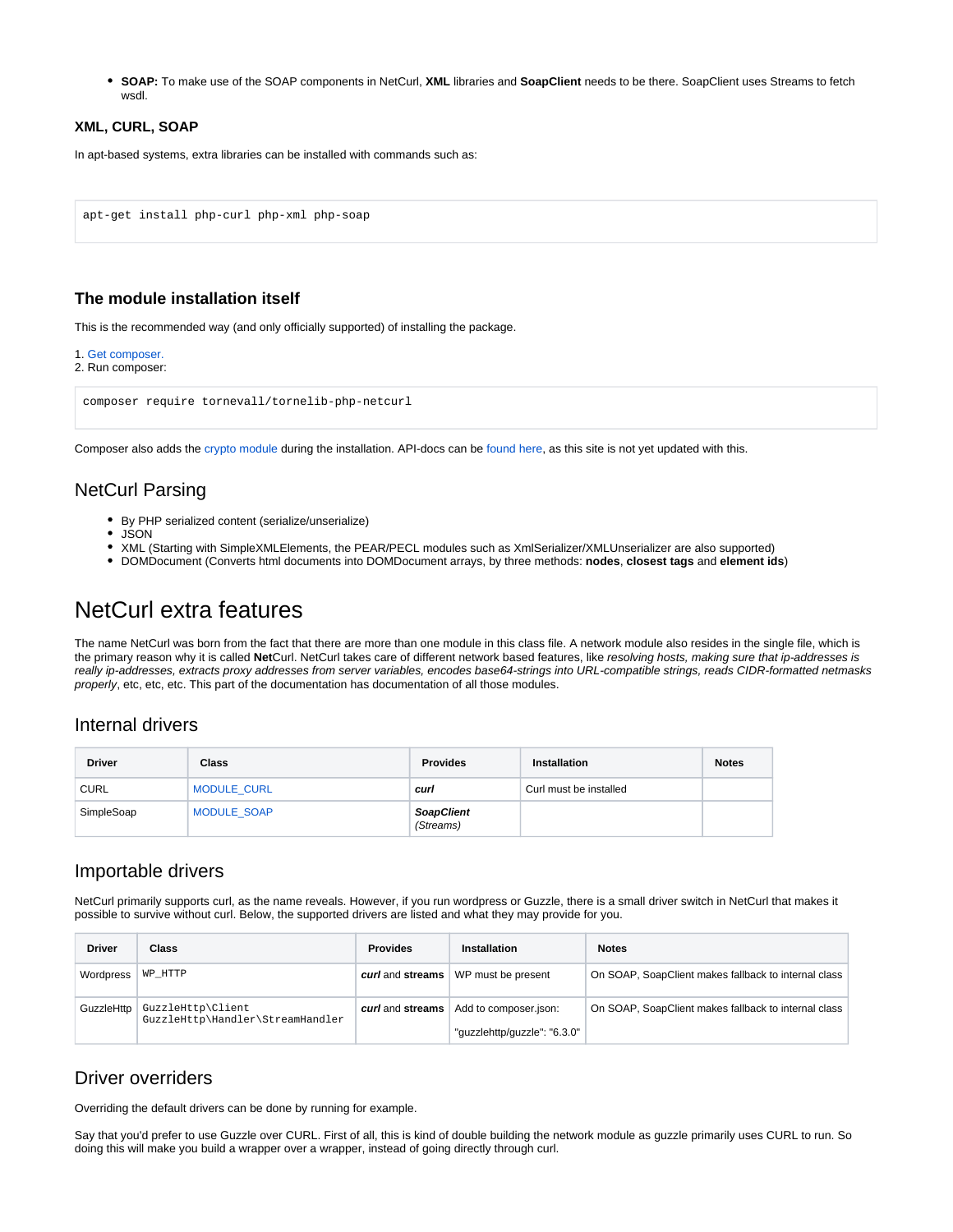First of all, you need to get the guzzle package. This is done by adding this row into your composer.json-file (or use the composer require statement).

"guzzlehttp/guzzle": "^6.3"

When this is done, use composer install or composer update and start adding your code:

```
$CURL = new MODULE_CURL();
$CURL->setDriver(NETCURL_NETWORK_DRIVERS::DRIVER_GUZZLEHTTP);
// or
$CURL->setDriver(NETCURL_NETWORK_DRIVERS::DRIVER_GUZZLEHTTP_STREAM);
```
The best available driver could also be autodetected via the method **setDriverAuto()**.

### <span id="page-2-0"></span>Library Content

NetCurl contains a bunch of classes in a single file that in the beginning was supposed to make the library independent. The namespace is [TorneLIB](https://developer.tornevall.net/apigen/tornelib-php/netcurl/namespace-TorneLIB.html).

| <b>Class</b>            | <b>Description</b>                                                                                                                                                | <b>API Document</b> |
|-------------------------|-------------------------------------------------------------------------------------------------------------------------------------------------------------------|---------------------|
| MODULE_NETWORK          | Handler of any networking related actions                                                                                                                         | Link                |
| <b>MODULE CURL</b>      | The magic class that does the work for you in all http-related actions                                                                                            | Link                |
| MODULE SOAP             | SoapClient-handler                                                                                                                                                | Link                |
| NETCURL EXCEPTIONS      | Exceptions related to the library                                                                                                                                 | Link                |
| NETCURL AUTH TYPES      | Available authentication types for use with password protected sites                                                                                              | Link                |
| NETCURL POST METHODS    | List of methods available in this library (Like GET, POST, PUT, DELETE)                                                                                           | Link                |
| NETCURL POST DATATYPES  | Prepared formatting for POST-content in this library (Also available from for example PUT)<br>Examples: json, xml, etc                                            | Link                |
| NETCURL RESOLVER        | Resolver methods that is available when trying to connect (ipv4/ipv6 based selectors).<br>This defines whether the resolver should prioritize ipv4 or ipv6 first. | Link                |
| NETCURL NETWORK DRIVERS | Available http driver handlers - Internal (default), WordPress, Guzzle, etc                                                                                       | Link                |
| NETCURL ENVIRONMENT     | Used for testing (deprecated)                                                                                                                                     | Link                |
| NETCURL RESPONSETYPE    | Responsetypes (how they are returned - as arrays or objects)<br>Normally not used                                                                                 | Link                |
| NETCURL HTTP OBJECT     | If you need to get the responses out as objects, this is the predefined object                                                                                    | Link                |
| NETCURL_IP_PROTOCOLS    | Address Types class (ipv4/ipv6)<br>This defined wheter the connector should prioritize ipv4 or ipv6 first                                                         | Link                |
| MODULE NETBITS          | Bitmasking handler (will probably be moved out of this library soon)                                                                                              | Link                |

### <span id="page-2-1"></span>NetCurl responses (Unchained)

The list below shows the response content that are returned from a GET/POST/etc. You necessarily do not need to fetch the keys yourself; you can also use NetCurl internal methods to get each data key from the response. As of v6.0.18, NetCurl is chained by default. This means that chained (PHP 5.4+) commands can be used (like **\$LIB->doGet()->getParsed()**). Chaining can be disabled with **\$LIB->setChain(false);** - however, chaining is automatically disabled if PHP 5.3 or lower are detected. The table below shows how the raw data content looks "unchained".

| Response<br>kev | Get<br>method | array content value                                                                                                                                                                               |
|-----------------|---------------|---------------------------------------------------------------------------------------------------------------------------------------------------------------------------------------------------|
| code            | aetCode()     | The current HTTP Status code returned from the request (See https://en.wikipedia.org/wiki/List of HTTP status codes)                                                                              |
|                 |               | This response status code can be used to detect, for example 404 not found errors, or similar, of a page. By means, you<br>may throw optional exceptions by checking this code state as you need. |